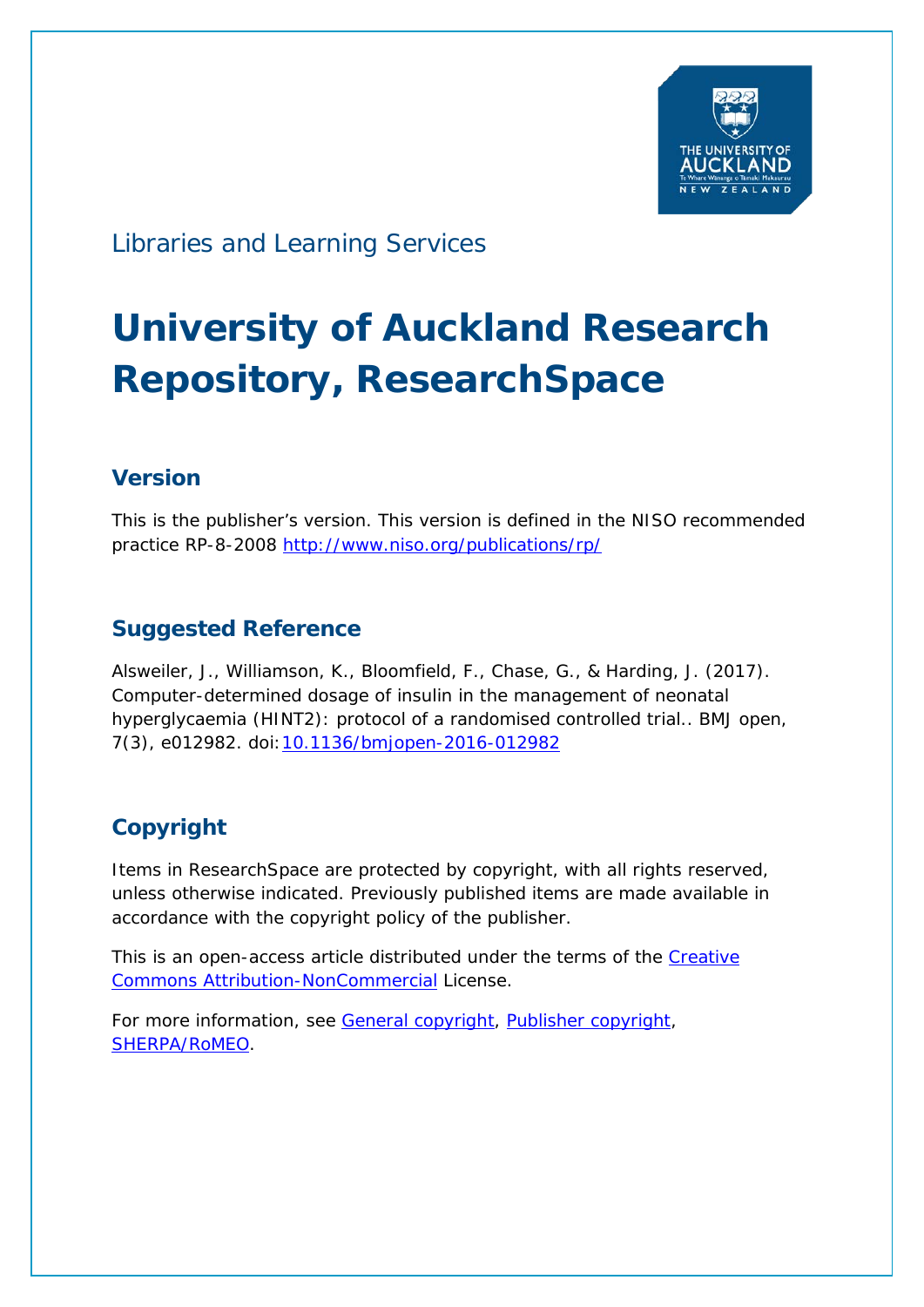# **BMJ Open Computer-determined dosage of insulin** in the management of neonatal hyperglycaemia (HINT2): protocol of a randomised controlled trial

Jane Alsweiler,<sup>1</sup> Kathryn Williamson,<sup>1</sup> Frank Bloomfield,<sup>2</sup> Geoffrey Chase,<sup>3</sup> Jane Harding<sup>2</sup>

### To cite: Alsweiler J,

Williamson K, Bloomfield F, et al. Computer-determined dosage of insulin in the management of neonatal hyperglycaemia (HINT2): protocol of a randomised controlled trial. BMJ Open 2017;7:e012982. doi:10.1136/bmjopen-2016- 012982

▶ Prepublication history for this paper is available online. To view these files please visit the journal online [\(http://dx.doi.org/10.1136/](http://dx.doi.org/10.1136/bmjopen-2016-012982) [bmjopen-2016-012982](http://dx.doi.org/10.1136/bmjopen-2016-012982)).

Received 8 June 2016 Revised 28 January 2017 Accepted 2 February 2017



For numbered affiliations see end of article.

Correspondence to Dr Jane Alsweiler; j. alsweiler@auckland.ac.nz ABSTRACT

Introduction: Neonatal hyperglycaemia is frequently treated with insulin, which may increase the risk of hypoglycaemia. Computer-determined dosage of insulin (CDD) with the STAR-GRYPHON program uses a computer model to predict an effective dose of insulin to treat hyperglycaemia while minimising the risk of hypoglycaemia. However, CDD models can require more frequent blood glucose testing than common clinical protocols. The aim of this trial is to determine if CDD using STAR-GRYPHON reduces hypoglycaemia in hyperglycaemic preterm babies treated with insulin independent of the frequency of blood glucose testing.

Methods and analysis: Design: Multicentre, nonblinded, randomised controlled trial. Setting: Neonatal intensive care units in New Zealand and Australia. Participants: 138 preterm babies ≤30 weeks' gestation or ≤1500 g at birth who develop hyperglycaemia (two consecutive blood glucose concentrations  $\geq$ 10 mmol/L, at least 4 hours apart) will be randomised to one of three groups: (1) CDD using the STAR-GRYPHON model-based decision support system: insulin dose and frequency of blood glucose testing advised by STAR-GRYPHON, with a maximum testing interval of 4 hours; (2) bedside titration: insulin dose determined by medical staff, maximum blood glucose testing interval of 4 hours; (3) standard care: insulin dose and frequency of blood glucose testing determined by medical staff. The target range for blood glucose concentrations is 5–8 mmol/L in all groups. A subset of babies will have masked continuous glucose monitoring. Primary outcome: is the number of babies with one or more episodes of hypoglycaemia (blood glucose concentration <2.6 mmol/L), during treatment with insulin.

Ethics and dissemination: This protocol has been approved by New Zealand's Health and Disability Ethics Committee: 14/STH/26. A data safety monitoring committee has been appointed to oversee the trial. Findings will be disseminated to participants and carers, peer-reviewed journals, guideline developers and the public.

Trial registration number: [12614000492651](https://www.anzctr.org.au/Trial/Registration/TrialReview.aspx?id=366176&isReview=true)

### Strengths and limitations of this study

- This is the first randomised controlled trial to investigate the safety and effectiveness of computer-determined dosage of insulin (CDD) using the STAR-GRYPHON program in the management of neonatal hyperglycaemia.
- The trial's randomisation schedule incorporates three treatment groups to determine the independent effect of frequency of blood glucose sampling on outcomes.
- Blinded continuous glucose monitoring performed in a subset of participants will allow detailed assessment of glycaemic control and episodes of low interstitial glucose concentrations not detected on intermittent blood sampling.
- $\blacksquare$  The trial intervention cannot be blinded.
- $\blacksquare$  There is the potential for prescribing practices of clinicians in the control groups to change after exposure to the computer model. Analysis of pretrial and post-trial prescribing practices will allow detection of any contamination.

### BACKGROUND

Approximately 2.4 million babies are born very preterm (<32 weeks' gestation) worldwide annually.<sup>12</sup> These babies have high rates of disability, including cerebral palsy and developmental delay.<sup>[3](#page-7-0)</sup> Extremely preterm babies commonly develop hyperglycaemia in the neonatal period, with over 80% of babies weighing <1000 g developing blood glucose concentrations of  $>8$  mmol/L.<sup>[4](#page-7-0)</sup> Neonatal hyperglycaemia is associated with neonatal mortality and major neonatal morbidity including intraventricular haemorrhage, $\frac{5}{5}$  $\frac{5}{5}$  $\frac{5}{5}$ retinopathy of prematurity $6$  and a reduction in cerebral white matter volume, $\frac{7}{1}$  $\frac{7}{1}$  $\frac{7}{1}$  all of which may lead to a poor neurodevelopmental outcome. However, it is not clear if the hyperglycaemia causes these morbidities or is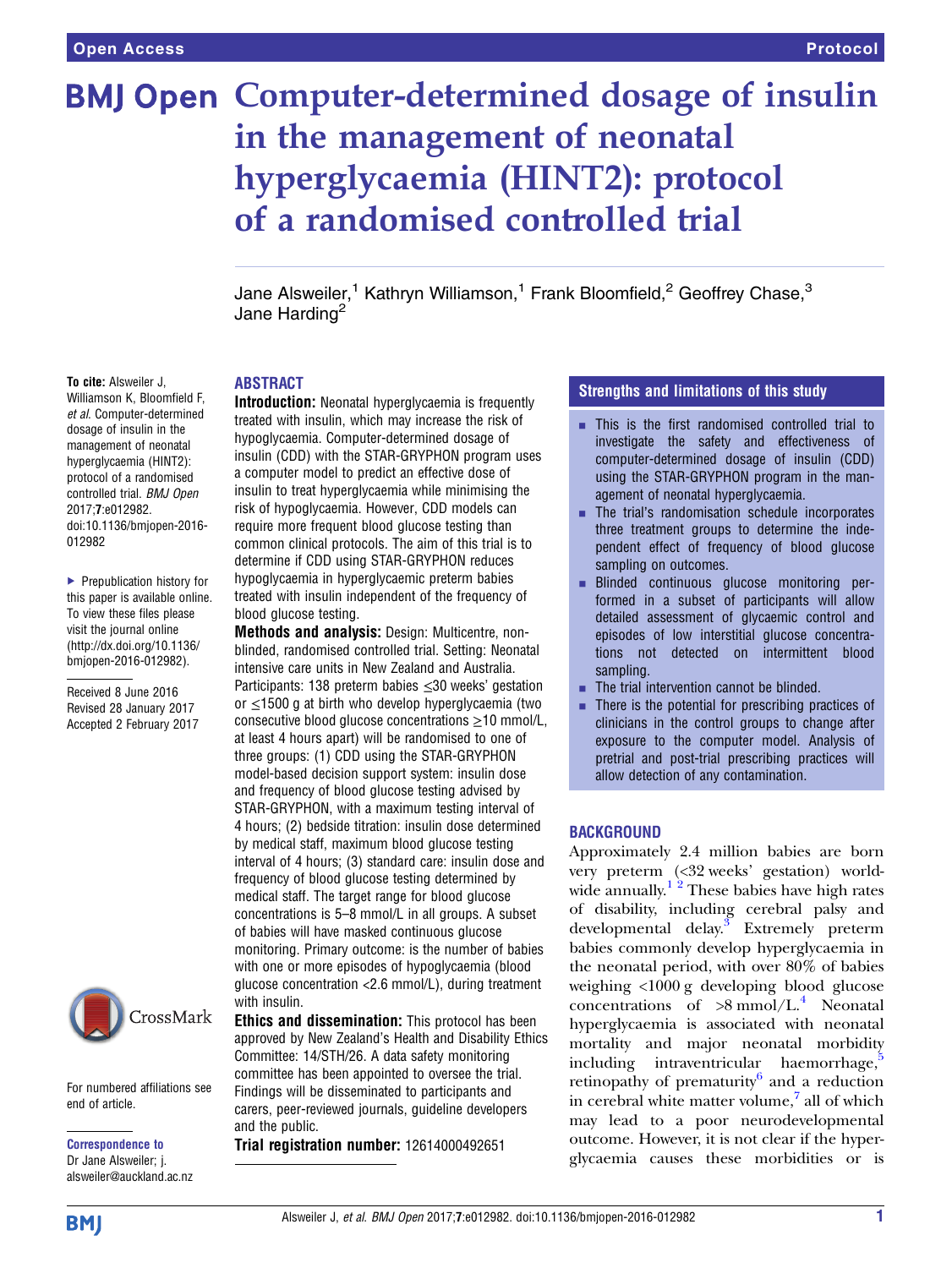merely a marker for small sick babies who are at increased risk. There are no reliable data on the longterm neurodevelopmental outcomes of babies who experienced neonatal hyperglycaemia. A recent Cochrane review emphasised the need for large randomised trials to assess the effect of treatment of neonatal hyperglycaemia on long-term outcomes.<sup>[8](#page-7-0)</sup>

Neonatal hyperglycaemia is often treated with an insulin infusion.[9](#page-7-0) A randomised trial of tight glycaemic control in hyperglycaemic preterm babies (the Hyperglycaemia and Insulin in Neonates Trial (HINT) trial) showed that maintaining tight glycaemic control using insulin in hyperglycaemic babies facilitated weight gain, but increased the incidence of hypoglycaemia from  $27\%$  to  $58\%$ .<sup>[10](#page-7-0)</sup> Similarly, the multicentre Neonatal Insulin Replacement Therapy in EURopE (NIRTURE) trial which randomised normoglycaemic very preterm babies to elective insulin therapy with dextrose replacement found hypoglycaemia incidence increased from 17% in the control to 29% in the insulin group.<sup>[11](#page-7-0)</sup> Hypoglycaemia in preterm babies has been associated with adverse neurodevelopmental outcome.<sup>12</sup> Further, the development of hypoglycaemia during treatment with insulin has the potential to be particularly harmful as insulin also inhibits lipolysis and proteolysis, decreasing availability of alternative cerebral fuels. Observational studies in infants with congenital hyperinsulinism report that hypoglycaemic episodes are associated with poor neurodevelopmental outcomes and epilepsy.<sup>13</sup> <sup>14</sup> However, there remains a paucity of data on long-term outcomes after hypoglycaemia secondary to an insulin infusion in preterm babies.

Current practice is for medical staff to titrate the insulin dose according to blood glucose measurements using a 'best guess' approach. As small sick babies often have rapid and unpredictable changes in insulin sensitivity, $15$  this approach often leads to hypoglycaemia.<sup>[10](#page-7-0)</sup> Computer-determined dosage of insulin (CDD) is a clinical decision support system that uses a computer model of metabolic physiology to calculate insulin dosing in hyperglycaemic patients. Trials of CDD using different models or algorithms have been shown to improve glycaemic control and reduce the incidence of hypogly-caemia in critically ill adults<sup>[16 17](#page-7-0)</sup> and children.<sup>18 [19](#page-8-0)</sup>

However, several trials have reported a high frequency of blood glucose testing with the use of some CDD. $20-23$  $20-23$ Thus, it currently is unclear if the benefits of CDD are secondary to the CDD program itself or to the increased frequency of blood glucose testing which results in increased surveillance of the glycaemic control.

The CDD program, STAR-GRYPHON, has been developed specifically for preterm babies.[24](#page-8-0)–<sup>26</sup> Unique to this CDD, STAR-GRYPHON uses a stochastic model to estimate the impact of future variability to determine a dose of insulin that minimises hypoglycaemic risk.<sup>[27](#page-8-0)</sup> The prescribing clinician enters the current nutrition regimen and blood glucose concentration into the STAR-GRYPHON program. The STAR-GRYPHON program

estimates the baby's insulin sensitivity, forecasts the likely insulin sensitivity in the next few hours and calculates a range of insulin doses most likely to meet the targeted blood glucose concentration. A number of recommended treatment options, with the corresponding recommended blood glucose testing interval, are displayed for the clinician to choose from. A pilot study has shown this CDD program significantly improved glycaemic control and reduced episodes of hypoglycaemia in hyperglycaemic preterm babies on insulin compared with historic controls.<sup>[14](#page-7-0)</sup>

We propose a randomised controlled trial to determine if CDD of insulin using STAR-GRYPHON for treatment of hyperglycaemic preterm babies reduces hypoglycaemia and improves neonatal growth and long-term outcome, independent of frequency of blood glucose testing.

### AIMS

### Primary aims

- ▸ To determine if hypoglycaemia can be reduced in hyperglycaemic preterm babies treated with insulin by means of CDD using STAR-GRYPHON.
- ▸ To determine the effect of frequency of blood glucose testing on the incidence of hypoglycaemia in these babies.

### Secondary aims

- ▸ To determine the effect of CDD using STAR-GRYPHON on
	- the proportion of blood glucose measurements that remain in the target range  $(5-8 \text{ mmol/L})$ ;
	- neonatal growth and morbidity;
	- neurodevelopmental outcome.

### STUDY DESIGN

Multicentre randomised controlled trial (see fi[gure 1](#page-3-0)).

### Entry criteria

Preterm babies ≤30 weeks' gestation or ≤1500 g at birth who develop hyperglycaemia (two consecutive blood glucose concentrations  $\geq 10$  mmol/L at least 4 hours apart) whose parents give written informed consent and in whom insulin is not contraindicated.

### Exclusion criteria

Congenital abnormalities likely to affect life expectancy or neurological development; previous insulin treatment; judged to be at risk of imminent death.

### Informed consent

All parents of babies who may become eligible because of their gestational age or birth weight will be provided with an information sheet. Written, informed consent will be obtained by a member of the research team either antenatally or as soon as is practical after birth. Babies will be randomised when they meet the criterion for hyperglycaemia. Parents or clinicians can withdraw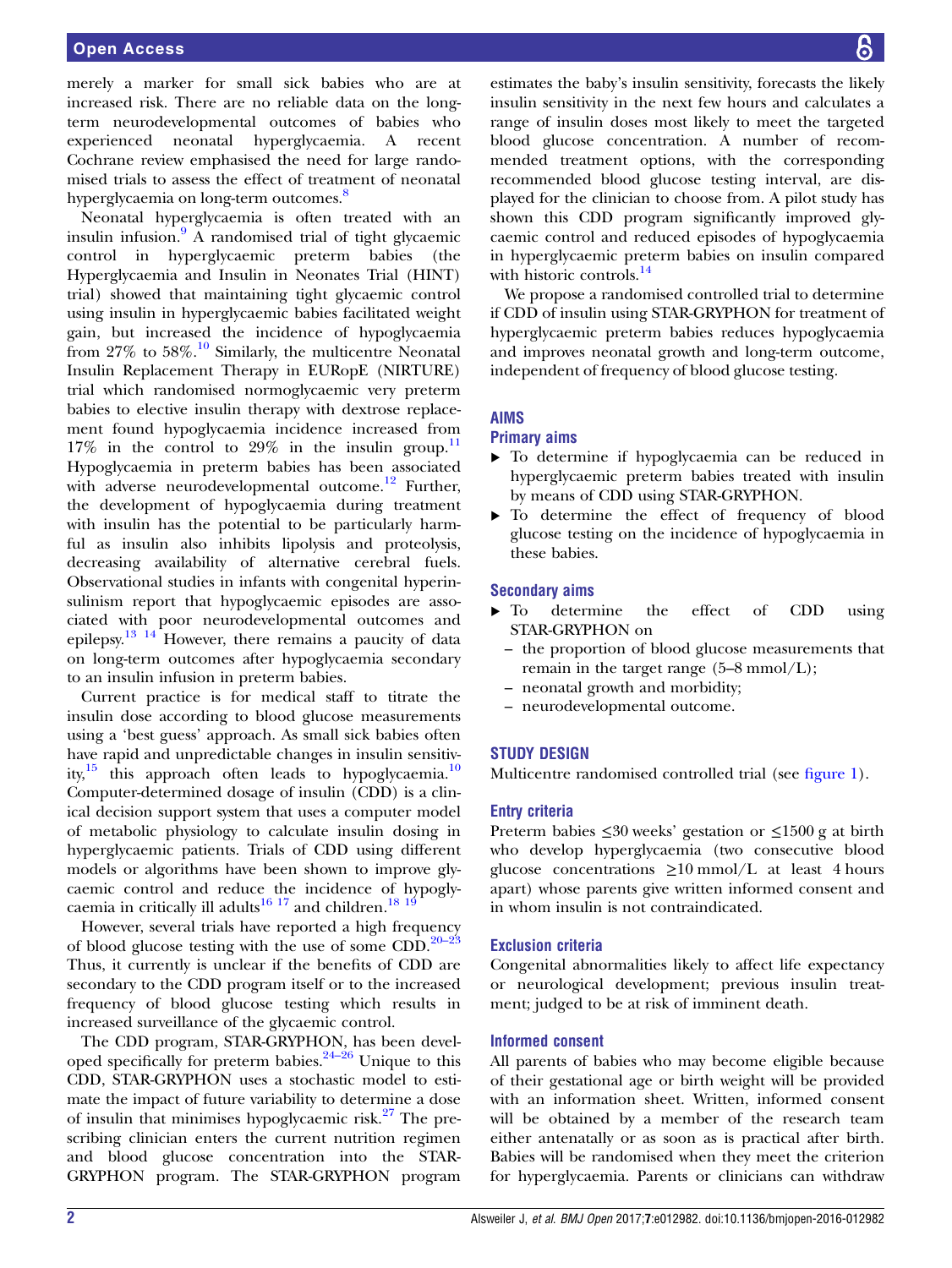<span id="page-3-0"></span>

 $\Box$  All blood glucose concentrations and all nutrition data recorded until 36 weeks post menstrual age 6 hourly urine analysis until 30 weeks post menstrual age  $\Box$  $\Box$  Weekly growth measurements until 36 weeks post menstrual age  $\Box$ Neonatal morbidity data collected at 36 weeks post menstrual age

the baby from the study at any time. Should a baby be withdrawn from the trial, consent will be sought from the parents for ongoing data collection of blood glucose concentrations and urine analyses; nutrition and growth data; neonatal morbidities and neurodevelopment data.

### TREATMENT ALLOCATION

pathway.

Randomisation is by block randomisation with variable block size stratified by study centre and gestational age (<26 weeks vs  $\geq$ 26 weeks). Assignment will be to one of three groups. The target blood glucose range for all treatment groups will be 5–8 mmol/L.

### CDD using STAR-GRYPHON

Babies will have insulin dosing prescribed by clinicians using the dosage advice calculated by the computer model, STAR-GRYPHON, available on a computer tablet (Samsung Galaxy Tablet 3) at the bedside. Dosage and frequency of blood glucose testing are determined by the program, with a maximal interval between testing of 4 hours. See earlier description of the program.

### Bedside titration

Babies will have the dose of insulin determined by the clinician. Once determined, the dose of insulin is entered into the bedside titration program on a tablet at

the bedside. The bedside titration program displays the same interface as STAR-GRYPHON but does not perform calculations or give advice on insulin dosing. It is designed to record data in a similar format to the CDD STAR-GRYPHON group and capture the decisionmaking of the clinician in an electronic format. The program offers options for the frequency of blood glucose testing, with a maximal interval between testing of 4 hours, and the clinician selects from the options presented.

### Standard care

Babies will have the dose of insulin and frequency of blood glucose testing determined by the clinician and local guidelines. No computer tablet is used and there are no restrictions placed on maximal time intervals between blood glucose testing.

Babies will remain in the same allocated randomisation group throughout their hospital stay. All concomitant care and interventions are permitted for the duration of the trial. If hyperglycaemia resolves but then recurs, the criteria for recommencing insulin are:

- 1. a single blood glucose concentration of  $\geq$ 15 mmol/L, OR
- 2. two consecutive blood glucose concentrations  $\geq$ 10 mmol/L at least 4 hours apart. Management will be according to randomisation group.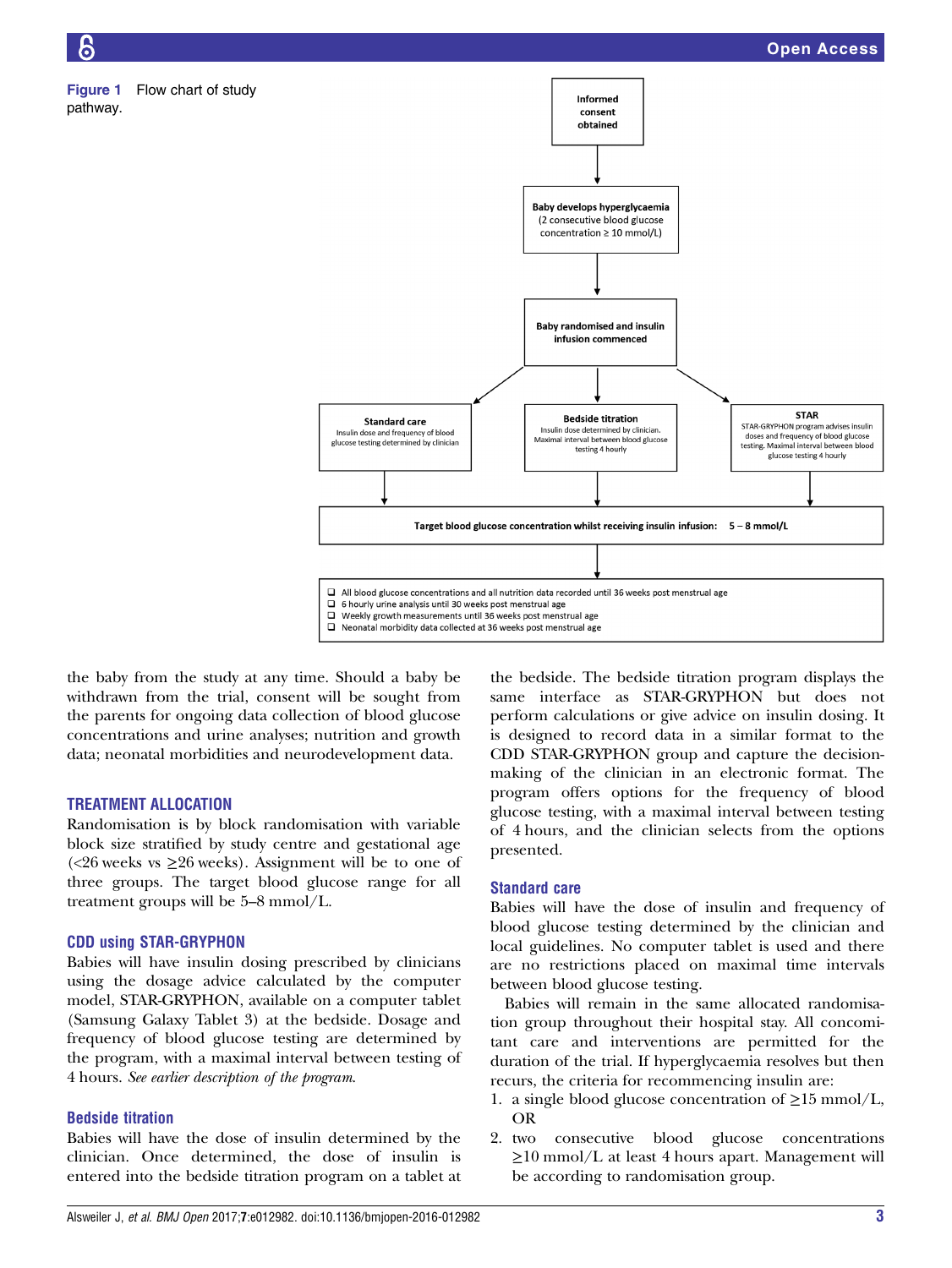# Open Access

### Justification for three treatment groups

Analysis of the three groups will allow the following questions to be addressed:

- 1. CDD using STAR-GRYPHON v Standard Care: Does STAR-GRYPHON reduce hypoglycaemia compared with 'best guess' approach to insulin titration?
- 2. CDD using STAR-GRYPHON v Bedside Titration: Does STAR-GRYPHON reduce hypoglycaemia compared with bedside titration independently of the effect of STAR-GRYPHON on blood glucose testing frequency?
- 3. Bedside Titration v Standard Care: Does an increased frequency of blood glucose testing by itself reduce hypoglycaemia?

### **OUTCOMES**

### Primary outcome

The number of babies who have one or more episodes of hypoglycaemia (any blood glucose concentration  $\langle 2.6 \text{ mmol/L} \rangle$  detected by intermittent blood glucose testing, while receiving an intravenous insulin infusion.

### Secondary outcomes

- ▸ Number of episodes of hypoglycaemia (one more consecutive blood glucose concentration <2.6 mmol/ L) per baby, detected by intermittent blood glucose testing, while receiving an intravenous insulin infusion;
- ▸ time taken for the blood glucose concentration to reach target range (5–8 mmol/L), after beginning insulin infusion, detected by intermittent blood glucose testing;
- ▸ number of episodes of low interstitial glucose concentration (two or more consecutive interstitial glucose concentrations  $\langle 2.6 \text{ mmol/L} \rangle$ , detected by continuous glucose monitoring (CGM);
- $\triangleright$  area under the interstitial glucose concentration  $\times$ time curve  $\langle 2.6 \text{ mmol/L/min}$ , while receiving an insulin infusion;
- ▸ time taken for interstitial glucose concentration to reach target range (5–8 mmol/L), after beginning insulin infusion, detected by CGM;
- ▸ proportion of measured blood glucose concentrations in the target range  $(5-8 \text{ mmol/L});$
- ▸ proportion of time the interstitial glucose concentration is in the target range  $(5-8 \text{ mmol/L})$ , detected by CGM;
- ▸ number of episodes of mild hypoglycaemia (one more consecutive blood glucose concentration <3.3 mmol/L) per baby, detected by intermittent blood glucose testing, while receiving an intravenous insulin infusion;
- ▸ severity of hypoglycaemia detected by intermittent blood glucose testing (the proportion of measured blood glucose concentrations below <2.2, <2.0 and  $<1.5$  mmol/L);
- ▸ severity of low interstitial glucose concentrations detected by CGM (the proportion of time with interstitial glucose concentrations below <2.2, <2.0 and  $\langle 1.5 \text{ mmol/L} \rangle$ ;
- ▸ number and volume of blood transfusions;
- ▸ glycosuria (number of days on which at least one urinalysis shows  $\geq 2+$  glucose while receiving treatment with insulin);
- ▸ growth: Z-score change from birth to 36 weeks' postmenstrual age and growth velocity of weight (calculated using the exponential method reported by Patel<sup>[28](#page-8-0)</sup>), length and head circumference;
- ▸ neonatal morbidity: intraventricular haemorrhage, sepsis, retinopathy of prematurity, periventricular leucomalacia, chronic lung disease and necrotising enterocolitis;
- ▸ death before 36 weeks;
- death before discharge home;
- ▸ neurodevelopment at 2 years of age (Bayley III cognitive, language and motor scores; cerebral palsy and neurosensory impairment).

### CLINICAL SURVEILLANCE

### Blood sampling

Babies in the CDD using STAR-GRYPHON group will have the frequency of blood glucose testing determined by the clinician choosing one of the three recommendations calculated by the program based on the dosing options, at intervals of not <4 hours. Babies in the bedside titration group will have the frequency of blood glucose testing determined by the clinician, but at intervals not longer than 4 hourly. Babies in the standard care group will have the frequency of blood glucose testing determined solely by the clinician.

Blood glucose concentrations will be analysed by the glucose oxidase method only, using a blood gas machine (Radiometer , Copenhagen, Denmark) or a cotside portable gas machine (iSTAT, Abbot Laboratories, Abbott Park Ilinois, USA). Blood will be taken from arterial lines or capillary heel pricks. All blood glucose concentration measurements performed from starting insulin to stopping treatment will be analysed. We will collect data on the method of blood sampling, and do a sensitivity analysis to determine if this affects the primary outcome of hypoglycaemia.

### Continuous glucose monitoring

In babies whose parents consent, CGM (iPro2 and Enlite sensor system, Medtronic, MiniMed, Northridge, CA, USA) will be in place for the first 2 weeks of insulin treatment to allow detection of low interstitial glucose concentrations that would not otherwise be detected by intermittent blood glucose monitoring.<sup>[29](#page-8-0)</sup> The CGM data will not be displayed in real time and will therefore not influence clinical practice. Our previous work has shown that low interstitial glucose concentrations are more frequently detected by CGM than by intermittent blood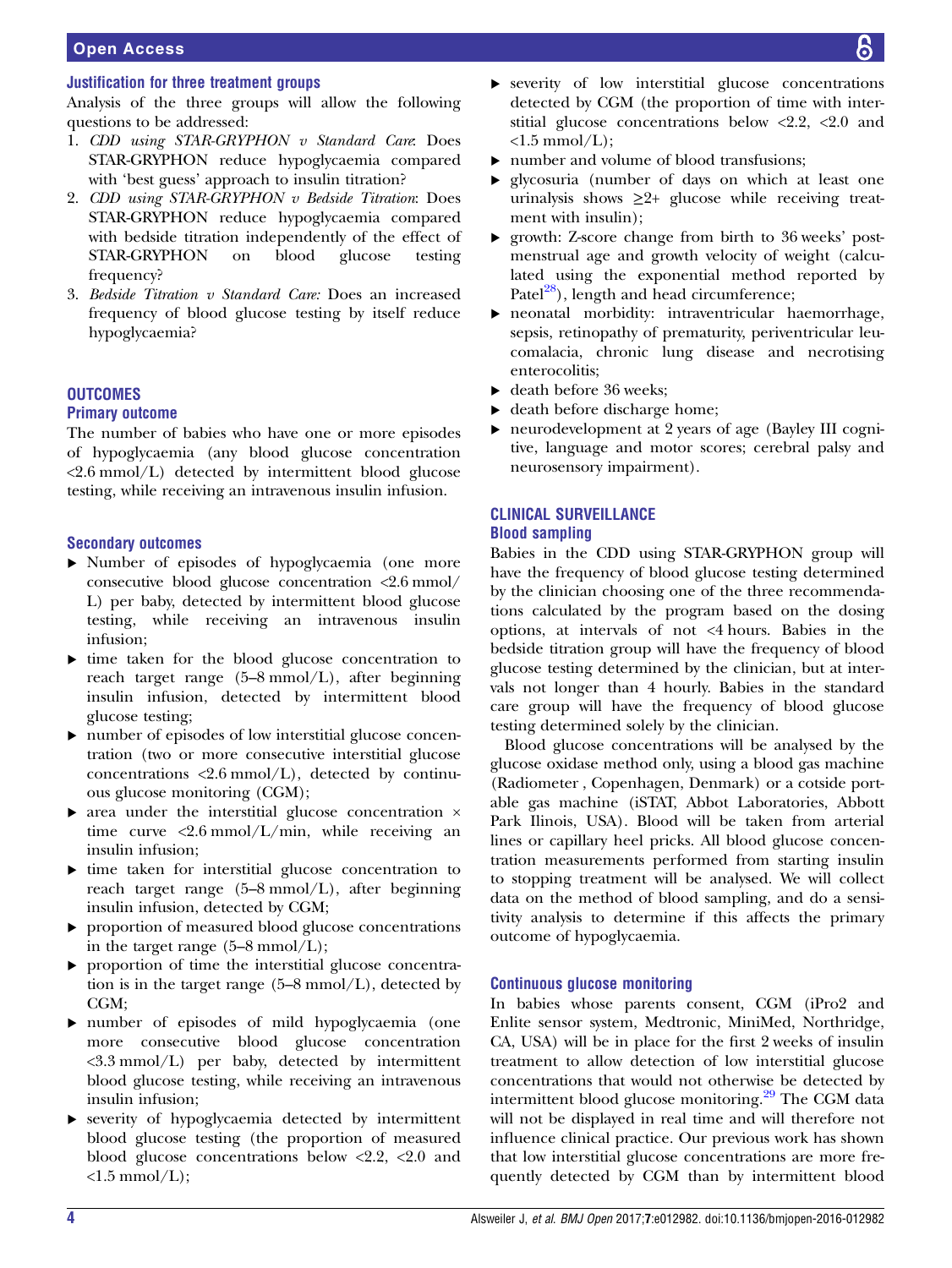glucose sampling.[28](#page-8-0) The CGM will be inserted by a member of the research team or a clinician trained in its use, preferably at least 1 hour before insulin is started but no later than 12 hours after the initiation of insulin. The CGM will be removed 12 hours after insulin treatment is discontinued. If the baby is restarted on insulin following the removal of the CGM, it will be reinserted on one further occasion only. The CGM sensor needs to be replaced after 7 days in situ. If the baby is on insulin for longer than 14 days, the CGM will be removed at the end of 14 days. The sensor site will be monitored frequently by the nursing staff for signs of possible infection or pressure trauma, and the sensor will be removed if there are any concerns.

Babies participating in HINT 2 outside of New Zealand will only have CGM sited if there is appropriate expertise with these devices available locally.

### **Growth**

Babies will be weighed twice weekly and measured (occipito-frontal head circumference, and crown-heel length) weekly until 36 weeks' postmenstrual age.

### Glycosuria

Urine will be tested for glycosuria with urine test strips (Multistix reagent strips, Bayer Healthcare, Bayer New Zealand, Auckland, New Zealand or equivalent strips if outside New Zealand) every 6 hours from enrolment in the study until 4 weeks' postnatal age or 30 weeks' postmenstrual age, whichever is the later.

### Hypoglycaemia

Hypoglycaemia  $\langle 2.6 \text{ mmol/L} \rangle$  will result in cessation of an insulin infusion (if present) and additional interventions as per unit policy. Severe hypoglycaemia (<1.5 mmol/L) will be reported to the safety monitoring committee within 3 days.

### Target range for blood glucose concentrations

Tighter glycaemic control has been shown to improve morbidity in some populations. $30^{31}$  However, the optimal target range for blood glucose concentrations in preterm babies has not been determined, leading to a wide variation in practice.<sup>[9](#page-7-0)</sup> Previous studies of insulin use in preterm babies have used target ranges of  $4-8$  mmol/L<sup>[11](#page-7-0)</sup> and  $4-6$  mmol/L<sup>[10](#page-7-0)</sup> A survey of practice in Australian and New Zealand tertiary neonatal units indicated that a target range with an upper limit of 8 mmol/L is commonly used, and a lower limit ranging from 3 to 6 mmol/L. $9$  Two randomised controlled trials targeting glycaemic control using 4 mmol/L as the lower threshold had high rates of hypoglycaemia, $10^{-11}$  suggesting that this lower limit of the target range could put babies at increased risk of low blood glucose concentrations. Therefore, in conjunction with the safety parameters set by the STAR-GRYPHON computer model from early trials, the target range for this trial was set slightly higher at a blood glucose concentration of 5.0–8.0 mmol/L. By analysing insulin sensitivity and using nutrition data, the CDD STAR-GRYPHON program predicts possible blood glucose outcomes and adjusts the dose of insulin to maximise overlap between the predicted blood glucose concentration band containing 90% of likely outcomes and the 5.0–8.0 mmol L target range. To ensure safety, the CDD STAR-GRYPHON program is designed to ensure a maximum 5% risk of blood glucose concentrations <4.4 mmol/L. $^{24}$   $^{32}$   $^{33}$  For babies not randomised to CDD using STAR-GRYPHON, clinicians will titrate the insulin dose to target a blood glucose concentration (BGC) between 5.0 and 8.0 mmol/L.

### Risk of contamination

As clinical staff exposed to CDD using STAR-GRYPHON may alter their usual practice when treating a baby randomised to one of the other study arms, there is a potential risk of contamination. However, we did not experience significant contamination during our trial of tight glycaemic control, $^{10}$  $^{10}$  $^{10}$  with significant differences in the frequency of blood glucose testing and blood glucose concentrations maintained between the two groups. To address the potential for contamination, we will monitor the use of insulin and frequency of blood testing in the control group compared with historic controls to determine if contamination has occurred. In addition, we will record insulin dose used in all babies over the course of the trial to determine if staff practice in the control groups converges towards the CDD STAR-GRYPHON protocol.

### ADVERSE EVENTS

All adverse events will be reported to an independent safety monitoring committee. Serious adverse events will be reported within 3 days.

### Serious adverse events

- ▸ Severe hypoglycaemia (blood glucose concentration  $\langle 1.5 \text{ mmol/L} \rangle$ .
- ▸ Neonatal or infant death.

### Adverse events

- ▸ A severe new intraventricular haemorrhage (grade  $III/IV$ ).
- ▸ Sepsis (a positive bacterial or fungal culture of blood and/or cerebrospinal fluid, or a positive urine culture by sterile collection and after consideration of clinical and laboratory evidence, a decision is made to give the patient antibiotics with therapeutic intent against this organism for  $\geq$ 5 days).

### SAMPLE SIZE

In our previous study, 58% of babies in the tight glycaemic group with a target blood glucose concentration of 4–6 mmol/L experienced hypoglycaemia, compared with 38% of babies receiving insulin with a target blood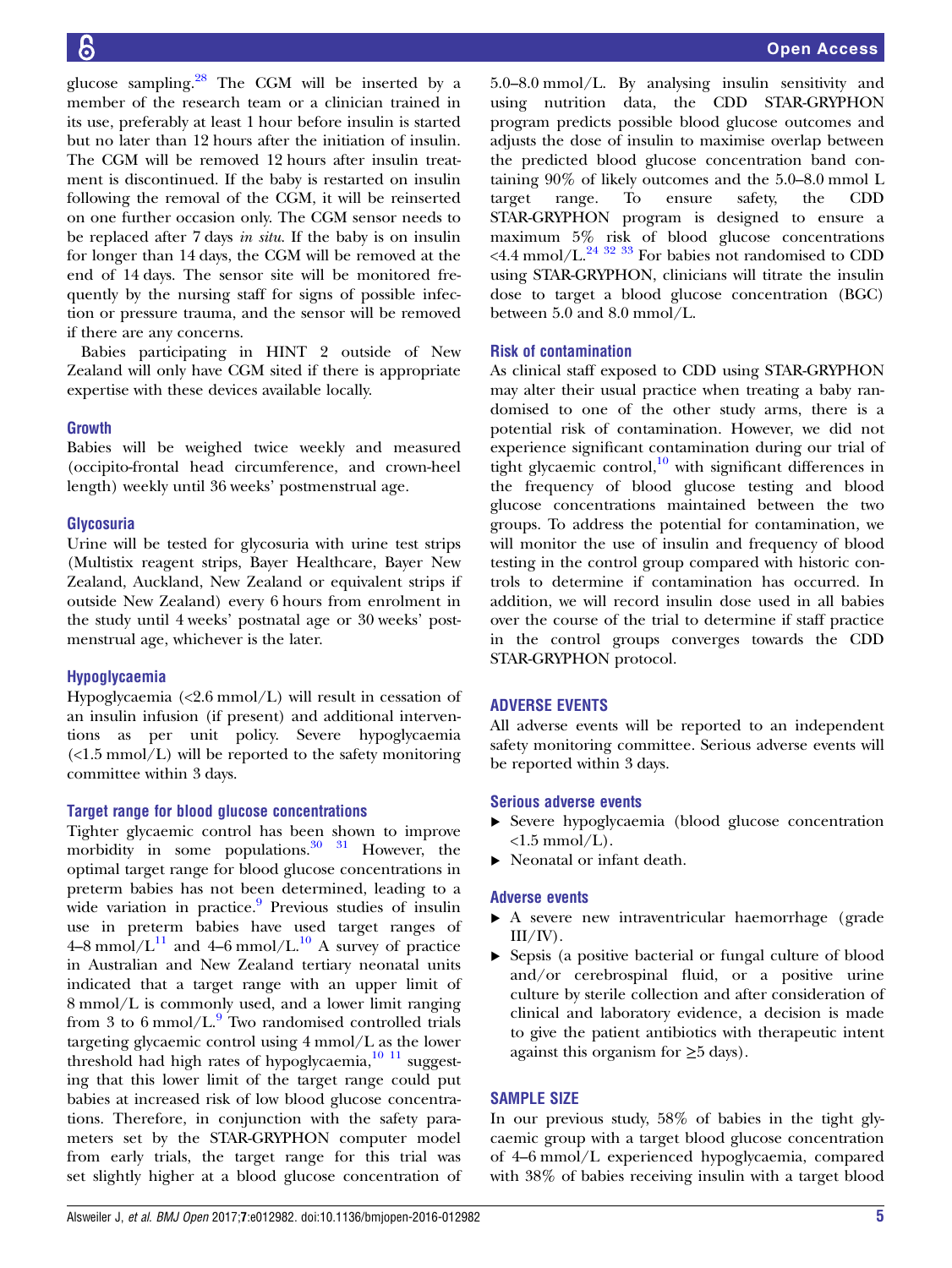glucose concentration 8–10 mmol/L. $9$  We estimate that 50% of babies receiving insulin with a target of 5–8 mmol/L will experience hypoglycaemia. Previous work with CDD has shown an incidence of hypoglycaemia of 22% in preterm babies receiving insulin.[15](#page-7-0) To reduce the incidence of hypoglycaemia from 50% to 22% with 80% power, alpha 0.05 two tailed testing requires 46 babies in each group  $\times$  3 groups =138 babies. Recruitment to the trial will be monitored carefully and additional sites will be invited to join the trial to achieve adequate participant enrolment to reach the sample size.

### DATA MANAGEMENT

Every baby randomised will be assigned a unique study number. All data will be collected using specific case report forms labelled with the allocated study number. Collected data will be double entered into a secure database to ensure data quality. All records will be secured in a locked drawer or password-protected computer database.

### METHODS OF DATA ANALYSIS

The primary outcome of number of babies with one or more episodes of hypoglycaemia while receiving an insulin infusion will be analysed initially by  $\chi^2$  test. This will be followed by logistic regression analysis determining the effect of computer-determined dosage, frequency of blood sampling and their interaction on the primary outcome. Potentially confounding variables such as sex, birth weight Z-score and gestational age and any other prerandomisation likely confounders that differ between randomisation groups by 10% or more will be included in the regression models. Continuous data will be compared by student's t-test or the Mann-Whitney U test if the data are not normally distributed and cannot be converted to near normality by simple transformation. Data with repeated points, such as CGM data will be compared by repeated measures analysis of variance (ANOVA) or mixed models. Significance will be set at the 5% level. The data will be analysed initially on an intention to treat basis. A secondary, per protocol, analysis will then be performed.

The trial data set will be available to all the investigators with no limitations on access.

### TRIAL IDENTIFICATION

The trial is registered with the Australian New Zealand Clinical Trials Registry (ANZCTR). ACTRN: 12614000492651 12 May, 2014.

### TRIAL OVERSIGHT AND DATA MONITORING

A trial steering group has been appointed to oversee the running of the trial. Any amendments to the protocol will be submitted to the ethics committee for approval. All approved amendments to the protocol will be

communicated to the investigators and recorded at the front of the protocol. An independent data monitoring committee, consisting of two neonatologists and an experienced academic clinician will meet yearly to review trial recruitment, data quality, primary outcome and safety data. The data monitoring committee will report back to the trial steering group advising ongoing conduct of the trial.

### **COMPENSATION**

Participants in New Zealand will be covered by the Accident Compensation Corporation (ACC) of New Zealand should any harm occur from trial participation.

### **DISCUSSION**

Hyperglycaemia is common in preterm babies, and is often treated with insulin. The lack of high quality evidence to aid clinical decision-making during insulin treatment of hyperglycaemia in preterm babies has led to a wide variation in clinical practice.<sup>[9](#page-7-0)</sup> <sup>34</sup> Outcomes reported from the two published randomised controlled trials, HINT and NIRTURE, show insulin use in preterm babies is not without risk. $10^{11}$  Both trials reported higher rates of hypoglycaemia in babies randomised to the interventions involving greater insulin use, with the potential for an increased risk of poor long-term neurodevelopmental outcome, although one trial was investigating insulin as a *treatment* for hyperglycaemia while the other was investigating insulin as prevention of hyperglycaemia.

The HINT trial<sup>[10](#page-7-0)</sup> was designed to determine whether using insulin to treat and maintain tight glycaemic control in hyperglycaemic preterm babies improved growth without increasing hypoglycaemia. This trial reported that tight glycaemic control decreased linear growth but increased head circumference and weight gain. There were no differences in secondary outcomes of rates of mortality or neonatal morbidities between the two groups.<sup>[10](#page-7-0)</sup> In contrast, the NIRTURE trial<sup>[11](#page-7-0)</sup> investigated early elective insulin therapy in euglycaemic preterm babies to determine if insulin therapy prevented hyperglycaemia thus improving overall glycaemic control and mortality at expected date of delivery. Although a final analysis revealed no difference in mortality at expected date of delivery, an interim analysis found that death before 28 days was more common in the early insulin group. Non-protocol analysis of cranial ultrasound reports found an increased incidence of parenchymal lesions in the early intervention group (5.5% vs  $0.7\%$ ) leading to suspension of the trial.<sup>[11](#page-7-0)</sup> While additional subgroup analysis of the control arm of the NIRTURE has produced important information relating to prevalence and determinants of hyperglycaemia and CGM data, $4\frac{35}{2}$  $4\frac{35}{2}$  early cessation of the trial means that it had limited statistical power. Thus the short-term outcome data from NIRTURE should be interpreted cautiously in considering potential risks and benefits of using insulin to treat hyperglycaemia in preterm babies.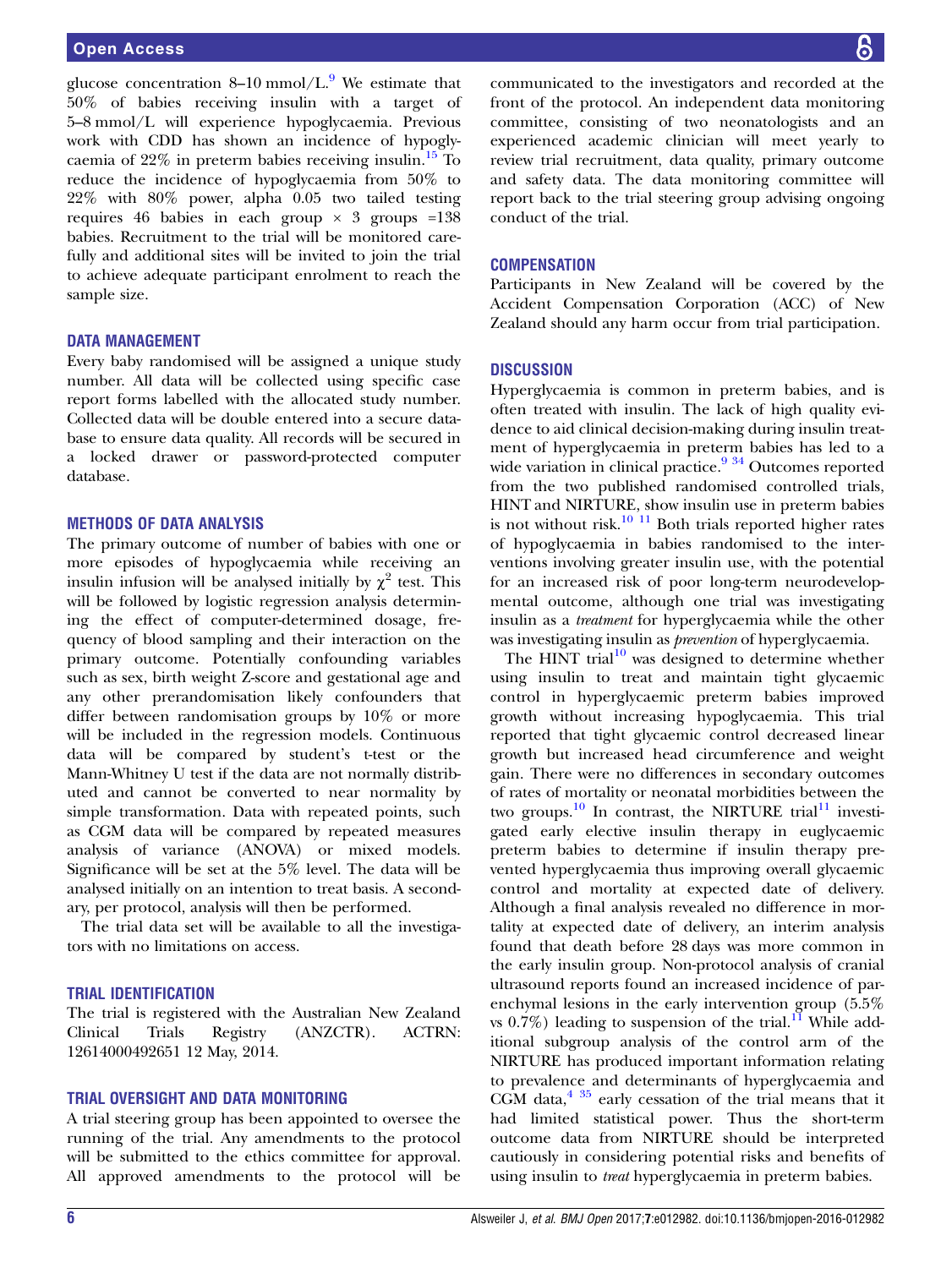<span id="page-7-0"></span>We have defined the primary outcome of this trial as the number of babies who have one or more episodes of hypoglycaemia, defined as any blood glucose concentration <2.6 mmol/L, detected by intermittent blood glucose testing, while receiving an intravenous insulin infusion. The best definition of hypoglycaemia in preterm babies that leads to an increased risk of brain damage is currently unclear.<sup>[36](#page-8-0)</sup> Two recently published guidelines from the American Academy of Pediatrics<sup>[37](#page-8-0)</sup> and the American Pediatric Endocrine Society<sup>[38](#page-8-0)</sup> have recommended different blood glucose concentrations;  $\langle 2.6 \text{ and } \langle 3.3 \text{ mmol/L}, \text{ respectively};$  as appropriate thresholds for intervention in newborns considered at risk of developing hypoglycaemia in the first few days after birth. Both identify the lack of high quality evidence to support the use of these thresholds, but recognise the need for a pragmatic approach in clinical care. Further, neither guideline provides specific guidance for preterm babies born <34 weeks gestational age. Two recent randomised controlled trials on insulin infusions in preterm babies defined hypoglycaemia as blood glucose concentration of  $\langle 2.6 \text{ mmol/L},^{10} \rangle$  and the commonly accepted definition of neonatal hypoglycaemia in the UK and Australasian neonatal units is also  $<$ 2.6 mmol/L. $^{39}$   $^{40}$ 

HINT and NIRTURE have highlighted the need for insulin to be delivered effectively and safely if future studies are to be undertaken looking to improve glycaemic control and long-term outcomes in hyperglycaemic preterm babies. Our proposed trial aims to address this challenging issue. CDD using STAR-GRYPHON reduced the incidence of hypoglycaemia in preterm babies treated with insulin in comparison with historic controls, but there have been no randomised controlled trials of CDD using STAR-GRYPHON in this vulnerable very preterm population. A recent Cochrane review recommended trials to refine insulin algorithms in this population. $8$  The approach of CDD using STAR-GRYPHON to reduce the incidence of hypoglycaemia in preterm babies treated with insulin needs to be formally tested by our proposed randomised controlled trial prior to being introduced into routine practice. If this technique is effective in preventing hypoglycaemia, it could provide a safe way of administering insulin in preterm babies and may improve neurodevelopmental outcome.

#### Author affiliations

<sup>1</sup>Department of Paediatrics: Child and Youth Health, University of Auckland, Auckland, New Zealand

<sup>2</sup> Liggins Institute, University of Auckland, Auckland, New Zealand

<sup>3</sup>Mechanical Engineering Department, University of Canterbury, Christchurch, New Zealand

Acknowledgements The authors thank Dr Jennifer Dickson and Dr Adrienne Lynn for valuable contributions to the study design.

Contributors JA, JH, GC, KW and FB contributed to the design of the trial. KW drafted the manuscript and all authors reviewed and approved the final version submitted for publication.

Funding This study is funded by Cure Kids, grant number 3549. Equipment for the trial has been funded by Lottery Health Research and Maurice and Phyllis Paykel Trust. KW has been awarded the Ruth Spencer Fellowship (PhD scholarship) by the Auckland Medical Research Foundation.

Competing interests GC is the founder and director of Tiro Medical and undertakes an unpaid advisory role on the board of Monarch Medical. He received a grant from Medtronic for devices only, outside the submitted work.

Ethics approval This protocol has been approved by New Zealand's Health and Disability Ethics Committee: 14/STH/26.

Provenance and peer review Not commissioned; externally peer reviewed.

**Open Access** This is an Open Access article distributed in accordance with the Creative Commons Attribution Non Commercial (CC BY-NC 4.0) license, which permits others to distribute, remix, adapt, build upon this work noncommercially, and license their derivative works on different terms, provided the original work is properly cited and the use is non-commercial. See: [http://](http://creativecommons.org/licenses/by-nc/4.0/) [creativecommons.org/licenses/by-nc/4.0/](http://creativecommons.org/licenses/by-nc/4.0/)

#### **REFERENCES**

- 1. Blencowe H, Cousens S, Oestergaard MZ, et al. National, regional, and worldwide estimates of preterm birth rates in the year 2010 with time trends since 1990 for selected countries: a systematic analysis and implications. [Lancet](http://dx.doi.org/10.1016/S0140-6736(12)60820-4) 2012;379:2162-72.
- 2. New Zealand Health Information Service. Maternity snapshot 2010: Ministry of Health; 2011. [http://www.health.govt.nz/publication/](http://www.health.govt.nz/publication/maternity-snapshot-2010-provisional-data) [maternity-snapshot-2010-provisional-data](http://www.health.govt.nz/publication/maternity-snapshot-2010-provisional-data) (accessed 28 Feb 2017)
- 3. Doyle LW, Victorian Infant Collaborative Study Group. Neonatal intensive care at borderline viability-is it worth it? [Early Hum Dev](http://dx.doi.org/10.1016/j.earlhumdev.2004.05.009) 2004;80:103–13.
- 4. Beardsall K, Vanhaesebrouck S, Ogilvy-Stuart AL, et al. Prevalence and determinants of hyperglycemia in very low birth weight infants: cohort analyses of the NIRTURE study. [J Pediatr](http://dx.doi.org/10.1016/j.jpeds.2010.04.032) 2010;157: 715–19.e3.
- 5. Hays SP, Smith EO, Sunehag AL. Hyperglycemia is a risk factor for early death and morbidity in extremely low birth-weight infants. [Pediatrics](http://dx.doi.org/10.1542/peds.2006-0628) 2006;118:1811–18.
- 6. Blanco CL, Baillargeon JG, Morrison RL, et al. Hyperglycemia in extremely low birth weight infants in a predominantly Hispanic population and related morbidities. [J Perinatol](http://dx.doi.org/10.1038/sj.jp.7211594) 2006;26:737-41.
- 7. Alexandrou G, Skiöld B, Karlén J, et al. Early hyperglycemia is a risk factor for death and white matter reduction in preterm infants. [Pediatrics](http://dx.doi.org/10.1542/peds.2009-0449) 2010;125:e584–91.
- 8. Bottino M, Cowett RM, Sinclair JC. Interventions for treatment of neonatal hyperglycemia in very low birth weight infants. [Cochrane](http://dx.doi.org/10.1002/14651858.CD007453.pub3) [Database Syst Rev](http://dx.doi.org/10.1002/14651858.CD007453.pub3) 2011;CD007453.
- 9. Alsweiler JM, Kuschel CA, Bloomfield FH. Survey of the management of neonatal hyperglycaemia in Australasia. [J Paediatr](http://dx.doi.org/10.1111/j.1440-1754.2007.01158.x) [Child Health](http://dx.doi.org/10.1111/j.1440-1754.2007.01158.x) 2007;43:632–5.
- 10. Alsweiler JM, Harding JE, Bloomfield FH. Tight glycemic control with insulin in hyperglycemic preterm babies: a randomized controlled trial. [Pediatrics](http://dx.doi.org/10.1542/peds.2011-2470) 2012;129:639–47.
- 11. Beardsall K, Vanhaesebrouck S, Ogilvy-Stuart AL, et al. Early insulin therapy in very-low-birth-weight infants. [N Engl J Med](http://dx.doi.org/10.1056/NEJMoa0803725) 2008;359:1873–84.
- 12. Lucas A, Morley R, Cole TJ. Adverse neurodevelopmental outcome of moderate neonatal hypoglycaemia. B M J 1988;297:1304-8.
- Avatapalle HB, Banerjee I, Shah S, et al. Abnormal neurodevelopmental outcomes are common in children with transient congenital hyperinsulinism. [Front Endocrinol \(Lausanne\)](http://dx.doi.org/10.3389/fendo.2013.00060) 2013;4:60.
- 14. Lee CT, Liu SY, Tung YC, et al. Clinical characteristics and long-term outcome of Taiwanese children with congenital hyperinsulinism. [J Formos Med Assoc](http://dx.doi.org/10.1016/j.jfma.2015.04.002) 2016:115:306-10.
- 15. Le Compte AJ, Lynn AM, Lin J, et al. Pilot study of a model-based approach to blood glucose control in very-low-birthweight neonates. [BMC Pediatr](http://dx.doi.org/10.1186/1471-2431-12-117) 2012;12:117.
- 16. Plank J, Blaha J, Cordingley J, et al. Multicentric, randomized, controlled trial to evaluate blood glucose control by the model predictive control algorithm versus routine glucose management protocols in intensive care unit patients: response to ligtenberg et al. [Diabetes Care](http://dx.doi.org/10.2337/dc06-0838) 2006;29:1987–8.
- 17. Chase JG, Pretty CG, Pfeifer L, et al. Organ failure and tight glycemic control in the SPRINT study. [Crit Care](http://dx.doi.org/10.1186/cc9224) 2010;14:R154.
- 18. Steil GM, Langer M, Jaeger K, et al. Value of continuous glucose monitoring for minimizing severe hypoglycemia during tight glycemic control. [Pediatr Crit Care Med](http://dx.doi.org/10.1097/PCC.0b013e31821926a5) 2011;12:643-8.